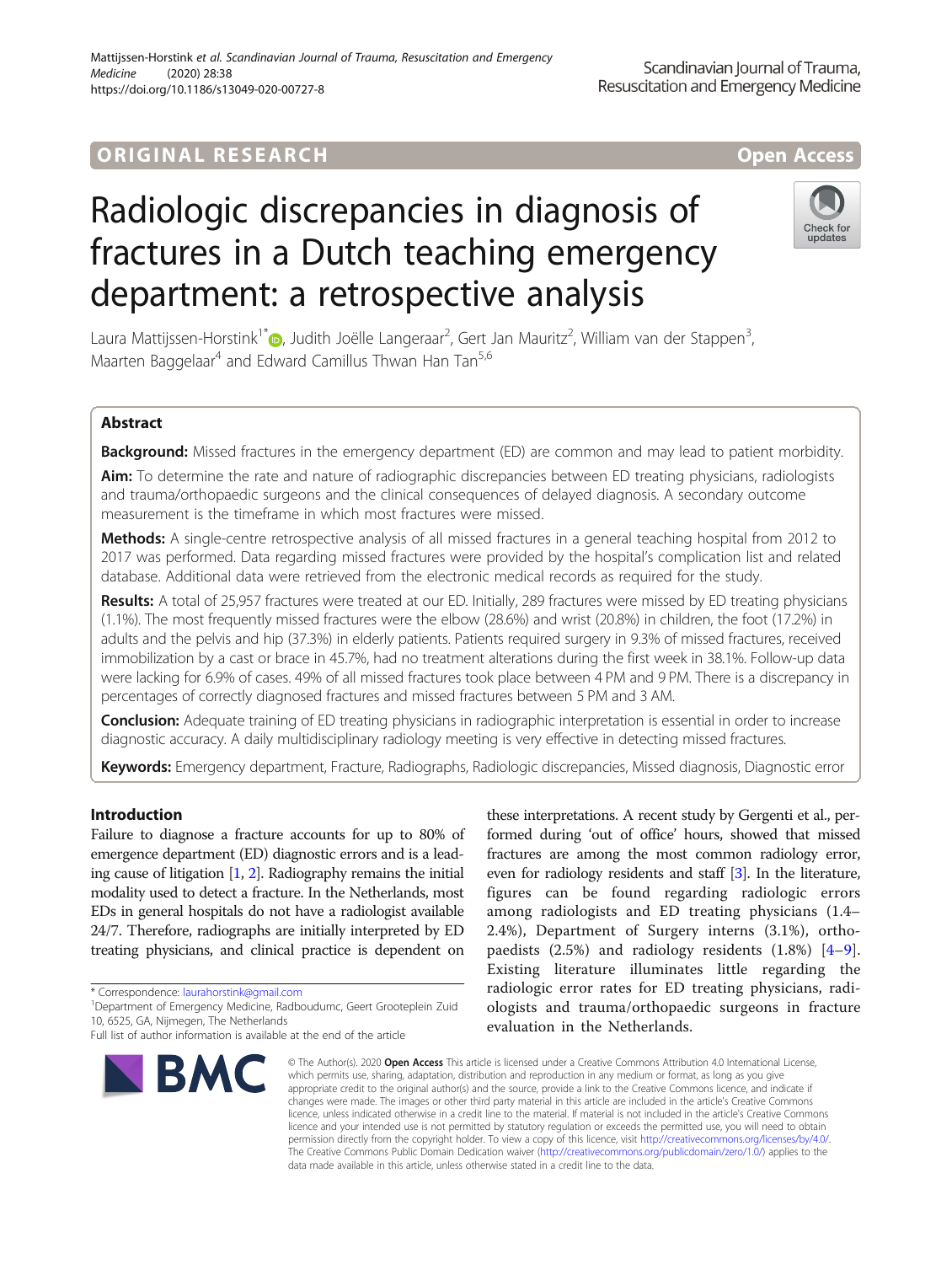Therefore, this study aims to determine the rate of error for ED treating physicians, radiologists and trauma/orthopaedic surgeons in the interpretation of performed radiographs for possible fractures. Additionally, we examine the timeframe in which most fractures were missed. Finally, we want to identify the most common diagnostic errors and investigate the clinical consequence of delayed diagnosis.

# Method

The Canisius-Wilhelmina Hospital in Nijmegen, a city of 170,000 habitants in the Netherlands, is a level 2 teaching hospital with a tertiary level 1 trauma centre close by. An out-of-hours primary care centre is located next to the emergency department (ED). The ED receives approximately 25,000 patients a year. Since 2008, our ED is staffed with emergency physicians who supervise junior doctors, and since 2011, there has been 24/7 coverage by emergency physicians.

For this retrospective case series, fractures missed by ED treating physicians interpreting radiographs from January 2012 to December 2017 were included. We also performed a sub-analysis of missed fracture diagnoses when no radiograph was performed during the initial ED visit.

Radiographs are viewed by ED treating physicians using a Picture Archiving and Communication System on a high-resolution monitor. Fractures are marked by an arrow and these plain films are saved for reading by the radiologist. When the radiologist spots a fracture that is not marked by ED treating physicians, they call the emergency physician. Radiologists are available at the hospital Monday–Friday during daytime hours, and an on-call radiologist is available after 5 PM and during weekends.

A missed fracture was defined as a radiograph that is read as normal by ED treating physicians but as showing a fracture by either a radiologist or a trauma/orthopaedic surgeon. Additionally, separate unidentified fractures, apart from the initial fracture, were scored as missed fractures. When a patient had multiple fractures that were missed, each fracture was counted separately.

Since January 2012, complications have been registered using a complication form, collected by one of the emergency physicians and processed in a database. Under this system, there are five possible ways for detecting missed fractures. The forms are either filled in during the ED radiology meeting, which is held every weekday morning and is staffed by at least one emergency physician and a trauma or orthopaedic surgeon. The radiographs performed Friday–Sunday are reviewed on Monday. Another route is by phone call from a radiologist who reports the radiograph or CT-scan and detects a missed fracture. Radiographic reading by radiologists takes place within 4 days of an ED visit. Approximately 1 week after the trauma occurs, most patients with trauma to the

extremities go to an outpatient follow-up at the trauma outpatient clinic, which is staffed by the same trauma or orthopaedic surgeons who attend the radiology meetings. When a missed fracture is detected by a radiologist or orthopaedic surgeon, the complication form is sent to the ED. The final routes are self-referral to the ED or referral by a general practitioner – either to the ED or the trauma outpatient clinic. When the diagnosis changes, either the emergency physician or trauma/orthopaedic surgeon informs the patient.

Data regarding age, gender, time of arrival at the ED, missed fracture, timeframe of the missed fracture, diagnosis by radiologist and/or trauma/orthopaedic surgeon and the clinical relevance were retrieved from the electronic medical record.

For sub-analyses, the study sample was divided into age groups (0–14 years old, 15–64 years old and  $\geq 65$ years old), in order to facilitate analysis of paediatric fractures and fractures in patients with possible osteoporosis. For ease of literature comparison, we set the age group for paediatric fractures at 0–14 years. Data regarding correctly diagnosed fractures were retrieved using ICD-9 coding. We used the Chi square test to compare proportions of missed fractures in the study sample of 2012–2014 and 2015–2017.

All data were analysed using the Statistical Package for Social Sciences (SPSS, Inc., IL, USA), version 25.

## Results

From 1 January 2012 to 31 December 2017, a total of 25,957 fractures were treated at our emergency department (ED). Other minor trauma diagnoses in our study period, wounds excluded, stood at 12,432 contusions (25%), 8105 joint distortions (17%) and 2485 joint dislocations (5%). Overall, a fracture was present in 53% of patients with a trauma-related ED visit and a possibility of a fracture, but in females and males aged 65 and older, these figures were 72% (5022 out of 7020 patients) and 63% (1578 out of 2499 patients), respectively.

We collected 339 cases of missed fractures, 50 (14.7%) of which were missed diagnoses, for which no radiograph was performed during initial ED visit. In 24% of missed diagnoses, examination of the fractured site was initially not documented. In 52% of cases, there was minor or no tenderness documented at the site in which a fracture was discovered at revisit. Physical examination was complicated by alcohol intoxication, learning/cognitive disabilities or dementia in at least 14% of cases. The missed diagnosis was a second, third or fourth fracture in 38% of cases. At revisit, all missed fractures were recognised by treating physicians at performed radiographs. These 50 missed diagnoses were excluded from further analyses.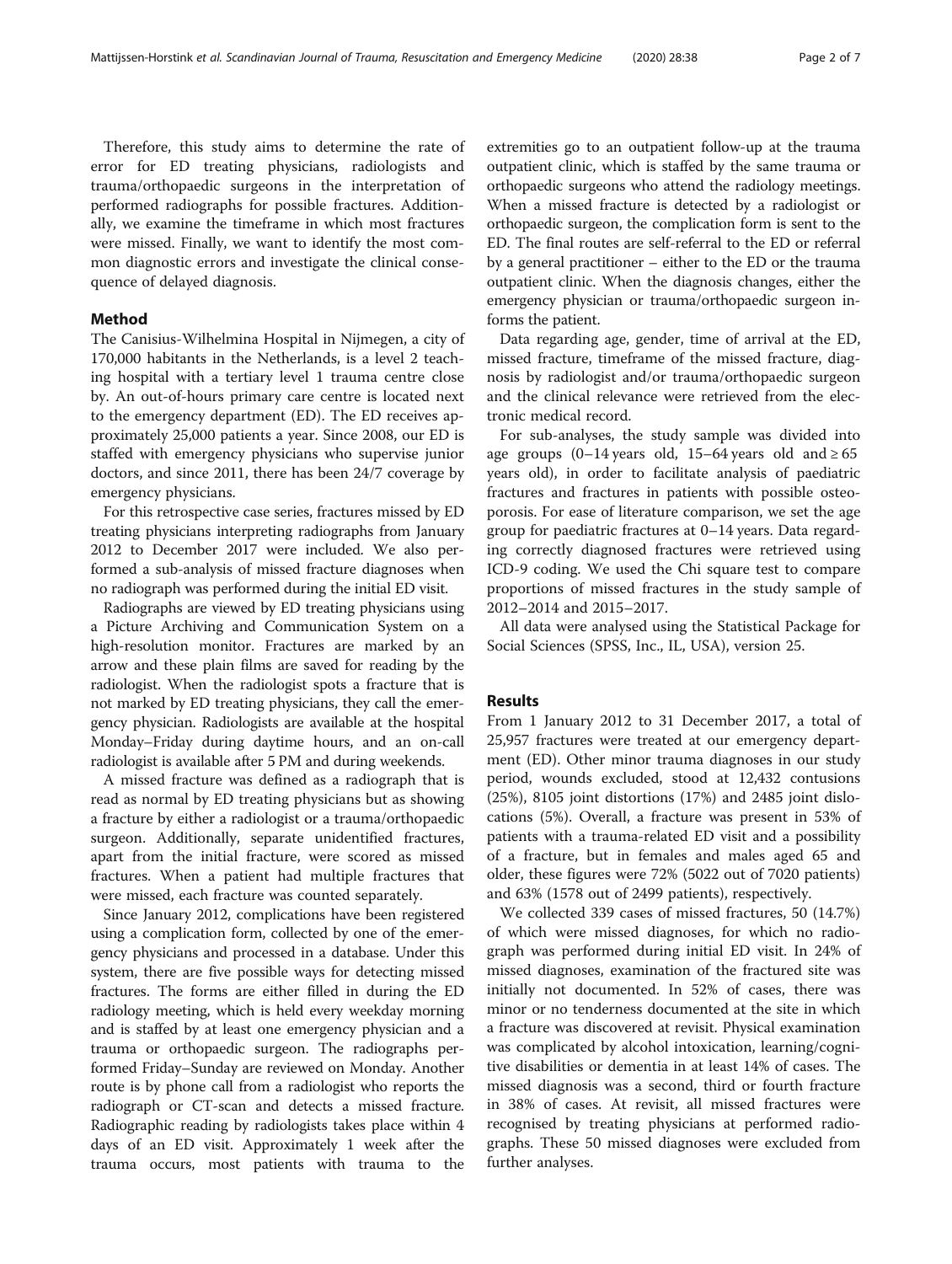Thus, 289 radiographic fractures missed by ED treating physicians remain (1.1% of the total number of fractures). There were 77 missed fractures in children (0–14 years old). With a total of 6740 fractures in this age group, 1.1% of all paediatric fractures were missed. Table 1 shows the number of missed cases a year. Using the Chi square test to compare the proportions of missed fractures between 2012 and 2014 and 2015– 2017, it shows a significant decrease in missed fractures ( $p < 0.0001$ ). Our study population consisted of 277 patients, as multiple fractures were missed in some patients. The median age of this sample was 35 years (range 0–93). Of these patients, 49.1% were men.

The greatest number of fractures were diagnosed between 10 AM and 10 PM. The amount of missed fractures, as well as the amount of correctly diagnosed fractures, over the course of the day is presented in Fig. [1.](#page-3-0) A striking 71.6% of missed fractures took place between 2 PM and 11 PM, with a peak between 4 PM and 9 PM (49% of all missed fractures). When we calculate the percentages of correctly diagnosed and missed fractures per timeframe, there is a discrepancy in these percentages between 5 PM and 3 AM.

There was a great diversity in radiographic missed fractures, with 22 different fractures missed only once or twice, for example, a sternal fracture, an avulsion fracture of the acromion and a fracture of the talus. Figures regarding missed fractures by anatomic location are presented in Table [2](#page-3-0).

Overall, 73% of missed fractures were diagnosed within 24 h of the ED visit. A large majority of these fractures were detected at the radiology meeting. The clinical relevance of the missed fractures is presented in Table [3](#page-4-0).

Table [4](#page-4-0) shows the missed fractures with indications for surgical treatment. One notable case is a patient who received a negative radiograph and negative CT-scan of the pelvis and hip for a clinically suspected upper femoral fracture and revisited the ED 2 weeks later with a subcapital femoral neck fracture. From the medical record, it is unclear whether there had been another trauma. At initial visit, no MRI scan was performed, as this is not common practice in the Netherlands.

**Table 1** Missed fractures per year

| Year  | Fractures        |
|-------|------------------|
| 2012  | 55/4236 (1.3%)   |
| 2013  | 69/4288 (1.6%)   |
| 2014  | 61/4405 (1.4%)   |
| 2015  | 32/4465 (0.7%)   |
| 2016  | 44/4452 (1%)     |
| 2017  | 28/4111 (0.7%)   |
| Total | 289/25957 (1.1%) |

From 2012 until 2017, a total of 38 acetabular fractures were seen at the ED. Seven of these fractures (18%) were initially missed. The majority of these patients were admitted to the hospital, and the fracture was discovered by CT scan the next morning. Calcaneal fractures were also frequently missed (15/105 fractures, 14%). In children, five supracondylar and eight medial epicondylar fractures of the humerus were missed. Most children had already received a cast as pain reduction when their fractures were discovered. For four patients, surgery on a displaced medial epicondylar fracture was performed within 24 h of ED visit. Ten out of 1450 collum femoris fractures were missed (0.7%). These 10 patients were aged 59 and older. In another three patients, no radiograph was performed during the initial ED visit, because these patients were able to walk. These three patients revisited the ED within 1 week of their initial ED visit.

The attending radiologist who reads the radiograph missed a fracture in 94/289 cases (32.5%). Of these missed fractures, 59 were detected by the trauma/orthopaedic surgeon at the radiology meeting or at the trauma outpatient clinic. Thus, 35/289 (12.1%) fractures were missed by ED treating physicians, attending radiologists and attending trauma/orthopaedic surgeons.

# **Discussion**

This large retrospective study shows that the rates of radiologic errors between our emergency department (ED) treating physicians, radiologists and trauma/orthopaedic surgeons are quite low. Missed fractures at the ED are common and range from 1.4–3.7% overall and 0.3–5.9% in paediatric populations [[4,](#page-5-0) [6](#page-6-0), [8,](#page-6-0) [10](#page-6-0)–[12](#page-6-0)]. Therefore, our incidence of 1.1% for both paediatric and overall population is comparable to the incidence of other institutions. During the study period, missed fractures were presented to and discussed by emergency physicians multiple times. The overall decreasing trend in missed fractures that emerges throughout the study period is possibly due to a learning effect. In our study population, a fracture was more frequently present in elderly patients, especially in females, probably due to osteoporosis.

A study by Guly found 13.4% of missed fractures were due to failure to radiograph [[1\]](#page-5-0). In our population, 14.7% of missed fractures were due to not performing a radiograph during initial ED visit. In the majority of these cases there was no clinical indication for radiography at initial visit. In the Netherlands, it is common to employ a 'wait and see' policy in clinical non-suspect fracture injuries, thus no radiographs were routinely made to exclude fractures. Rather, patients are advised to return to the trauma outpatient clinic in case of ongoing complaints.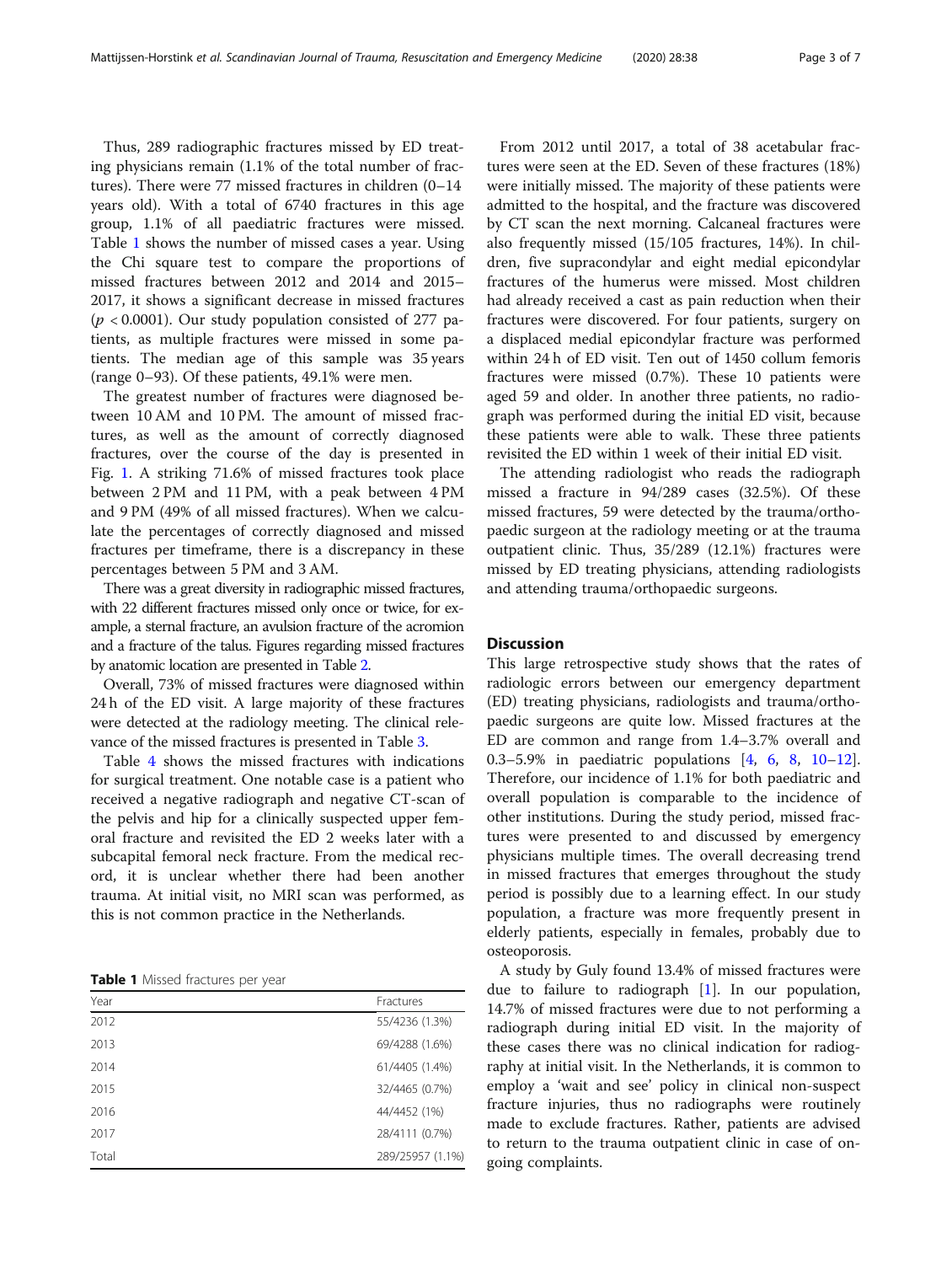<span id="page-3-0"></span>

Our main finding was a discrepancy between the percentages of correctly diagnosed and missed fractures between 5 PM and 3 AM, with a peak between 5 PM and 11 PM. In our study, the majority of patients with missed fractures visited the ED between 2 PM and 11 PM. We found one article by Hallas regarding missed fractures and time of radiography at a Norwegian ED. In this study, the incidence of missed fractures was highest (47%) between 8 PM and 2 AM [[4\]](#page-5-0). The most likely explanation for the higher incidence of missed fractures after office hours is crowding at the ED during early evening hours. Another explanation could be a higher threshold for consulting the attending radiologist, as they are only available on call at those times. At our hospital, junior doctors are allowed to release patients from the ED without review of a radiograph by the supervising emergency physician, although many junior doctor do consult the emergency physician. A large study by Guly regarding diagnostic errors at the ED showed most fractures (85.3%) are missed by junior doctors [\[1](#page-5-0)].

Therefore, it is advisable that junior doctors request a second look by the emergency physician with a radiograph. Being aware of the timeframe for most frequently missed fractures may encourage emergency physicians to take a little more time for radiography reading in these hours.

Our third objective was to examine the most common diagnostic errors. According to available literature, there is some discrepancy regarding anatomical regions where fractures are especially likely to be missed. In some studies, no specific anatomical region is found to be significant  $[4]$  $[4]$ , while others found the elbow  $(12.2-30\%)$ , hands and fingers (8.7–22%), and ankle and foot (17.9– 35.1%) to be the anatomic districts in which fractures are most frequently missed [[4](#page-5-0)–[6,](#page-6-0) [8,](#page-6-0) [13\]](#page-6-0). In paediatric patients, the phalanges of the hand (22–26.4%) and the elbow (11.4–15.3%) are the sites of most frequent misdiagnosis [[8,](#page-6-0) [14\]](#page-6-0). Our missed fractures occurred in accordance with these figures. Overall, the pelvis and hip region account for 11.8% of missed fractures, except in

|  |  |  | Table 2 Missed fractures by anatomic location, calculated per age group and as overall population |
|--|--|--|---------------------------------------------------------------------------------------------------|
|--|--|--|---------------------------------------------------------------------------------------------------|

| 0 to 14 years | 15 to 64 years<br>$1(0.7\%)$ | 65 years and older                                                                                                                              | Overall                                                                                                           |
|---------------|------------------------------|-------------------------------------------------------------------------------------------------------------------------------------------------|-------------------------------------------------------------------------------------------------------------------|
|               |                              |                                                                                                                                                 |                                                                                                                   |
|               |                              | 3(4.5%)                                                                                                                                         | $4(1.4\%)$                                                                                                        |
| $1(1.3\%)$    |                              |                                                                                                                                                 | 11 (3.8%)                                                                                                         |
| 22 (28.6%)    |                              |                                                                                                                                                 | 37 (12.8%)                                                                                                        |
| 16 (20.8%)    |                              |                                                                                                                                                 | 38 (13.1%)                                                                                                        |
| 12 (15.6%)    |                              |                                                                                                                                                 | 38 (13.1%)                                                                                                        |
|               |                              |                                                                                                                                                 | 34 (11.8%)                                                                                                        |
| $4(5.2\%)$    |                              |                                                                                                                                                 | 19 (6.6%)                                                                                                         |
| 9 (11.7%)     |                              |                                                                                                                                                 | 37 (12.8%)                                                                                                        |
| 12 (15.6%)    |                              |                                                                                                                                                 | 41 (14.2%)                                                                                                        |
|               |                              |                                                                                                                                                 | 12 (4.2%)                                                                                                         |
| $1(1.3\%)$    |                              |                                                                                                                                                 | 18 (6.2%)                                                                                                         |
| 77 (100%)     |                              |                                                                                                                                                 | 289 (100%)                                                                                                        |
|               |                              | $3(2.1\%)$<br>15 (10.3%)<br>17 (11.7%)<br>23 (15.9%)<br>$9(6.2\%)$<br>13 (9%)<br>20 (13.8%)<br>25 (17.2%)<br>7(4.8%)<br>12 (8.3%)<br>145 (100%) | $7(10.4\%)$<br>5(7.5%)<br>3(4.5%)<br>25 (37.3%)<br>2(3%)<br>8 (11.9%)<br>4(6%)<br>5(7.5%)<br>5(7.5%)<br>67 (100%) |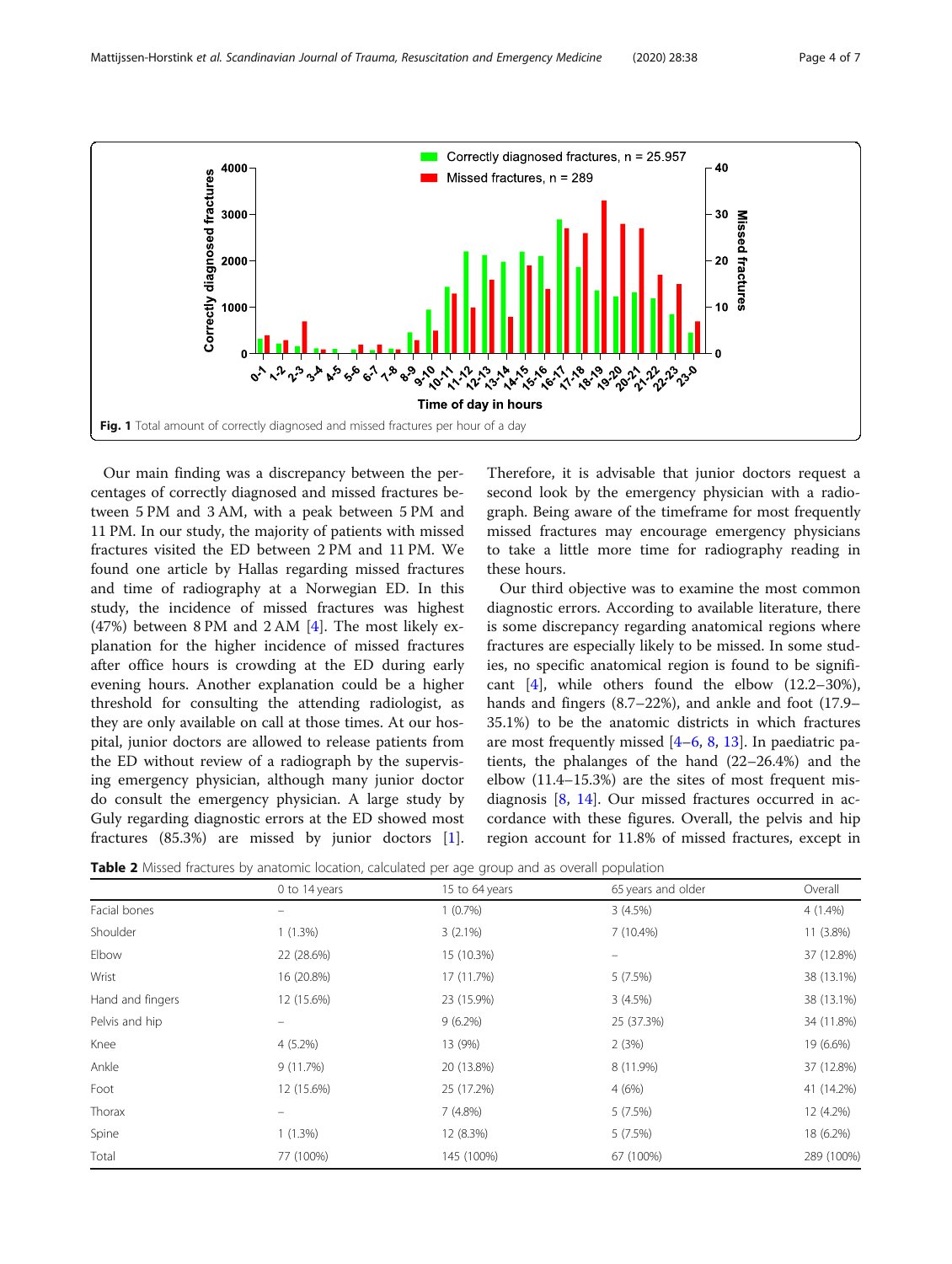| Treatment started after detection of missed fracture | pediatric  | adults     | overall     |
|------------------------------------------------------|------------|------------|-------------|
| Surgery                                              | 6(7.8%)    | 21 (9.9%)  | 27 (9.3%)   |
| Immobilization by cast or brace                      | 38 (49.3%) | 94 (44.3%) | 132 (45.7%) |
| No changes apart from outpatient follow up           | 29 (37.7%) | 81 (38.2%) | 110 (38.1%) |
| <b>Unknown</b>                                       | $4(5.2\%)$ | 16 (7.6%)  | 20 (6.9%)   |
|                                                      | 77 (100%)  | 212 (100%) | 289 (100%)  |
|                                                      |            |            |             |

<span id="page-4-0"></span>Table 3 Patient consequences of missed fractures

the age group 65 years and older – where they account for 37.3%. A substantial part of these missed fractures are femoral neck fractures. The incidence of radiographic occult hip fractures ranges from 2 to 10% in patients presenting with pain after trauma. An MRI or CT scan is advised in patients with a clinical suspicion of a non-displaced hip fracture and a negative radiograph [[15](#page-6-0)–[18](#page-6-0)]. Scanning could have reduced the delay in correctly diagnosing our patients and diminished patient discomfort.

Our final research question regards the clinical implication of delayed diagnosis. In 38.1% of cases, the fracture diagnosis did not lead to a change in treatment during the first week, mostly because the emergency physician already initialized the correct treatment. In the literature, in 46–86% of cases treatment was altered [[4](#page-5-0), [8\]](#page-6-0). Calculated for the whole population, discrepancy between radiographic reads led to treatment alterations in 1–3% of cases [\[1](#page-5-0), [8](#page-6-0)]. In our study, 159/25,957 (0.6%) fractures led to altered treatment strategies. Follow up was unavailable in 20 missed fractures (7%). Assuming there should have been changes in treatment in these cases, our figure of 0.7% (179/25.957) treatment alteration in fractures is well below other institutions. A possible explanation could be the establishment of correct treatment by emergency physicians based on clinical

examination. For instance, all patients with a clinical suspicion of a scaphoid fracture received a cast. In this study, we did not examine false positive fracture rates.

Missing a fracture can lead to major clinical impacts. In our study, 9.3% underwent surgical management. Divided by age group, paediatric missed fractures needed surgery in 7.8% of cases (6 out of 77 patients). This is in line with a study by Arora regarding paediatric patients, in which 3/25 (12%) missed fractures by emergency physicians and radiology residents required surgery [[12\]](#page-6-0). In five of our paediatric patients, surgery was performed on a dislocated medial epicondylar fracture of the humerus. Medial epicondylar fractures accounted for approximately 10% of paediatric elbow fractures. In our study, no lateral condylar fractures were missed and supracondylar fractures were less frequently missed compared to medial epicondylar fractures. To reduce radiographic errors by ED treating physicians, a routinely obtained comparison radiograph of the asymptomatic elbow region could be performed in cases where doubt exists. Further, imaging by MRI or CT scan could also be necessary. The role of ultrasound of the elbow in the emergency setting has yet to be established [[19,](#page-6-0) [20\]](#page-6-0).

To detect missed fractures by ED treating physicians, the radiographic interpretation by the radiologist is usually considered the gold standard. Although it was not

Table 4 Surgical indication by type of fracture and timeframe from ED visit

| Type of fracture                                                 | < 24 h of ED visit | 24h<br>- 1 week of ED visit | 1-6 weeks of ED visit |
|------------------------------------------------------------------|--------------------|-----------------------------|-----------------------|
| Greater tuberosity fracture                                      |                    |                             |                       |
| Pediatric supracondylar or transcondylar fracture of the humerus | 4                  |                             |                       |
| Distal radial Salter-Harris type II fracture                     |                    |                             |                       |
| Bennett fracture                                                 |                    |                             |                       |
| Volar plate injury                                               |                    |                             |                       |
| Acetabular fracture                                              |                    |                             |                       |
| Subcapital femoral neck fracture                                 | 5                  | $\overline{2}$              | 3                     |
| Intertrochanteric fracture                                       |                    |                             |                       |
| Tibial plateau fracture                                          | $\mathfrak{D}$     |                             |                       |
| Patellar tendon avulsion fracture                                |                    |                             |                       |
| Weber C or maisonneuve fracture                                  |                    |                             |                       |
| Lisfranc injury                                                  |                    |                             |                       |
|                                                                  | 18/27 (67%)        | 4/27 (15%)                  | 5/27 (18%)            |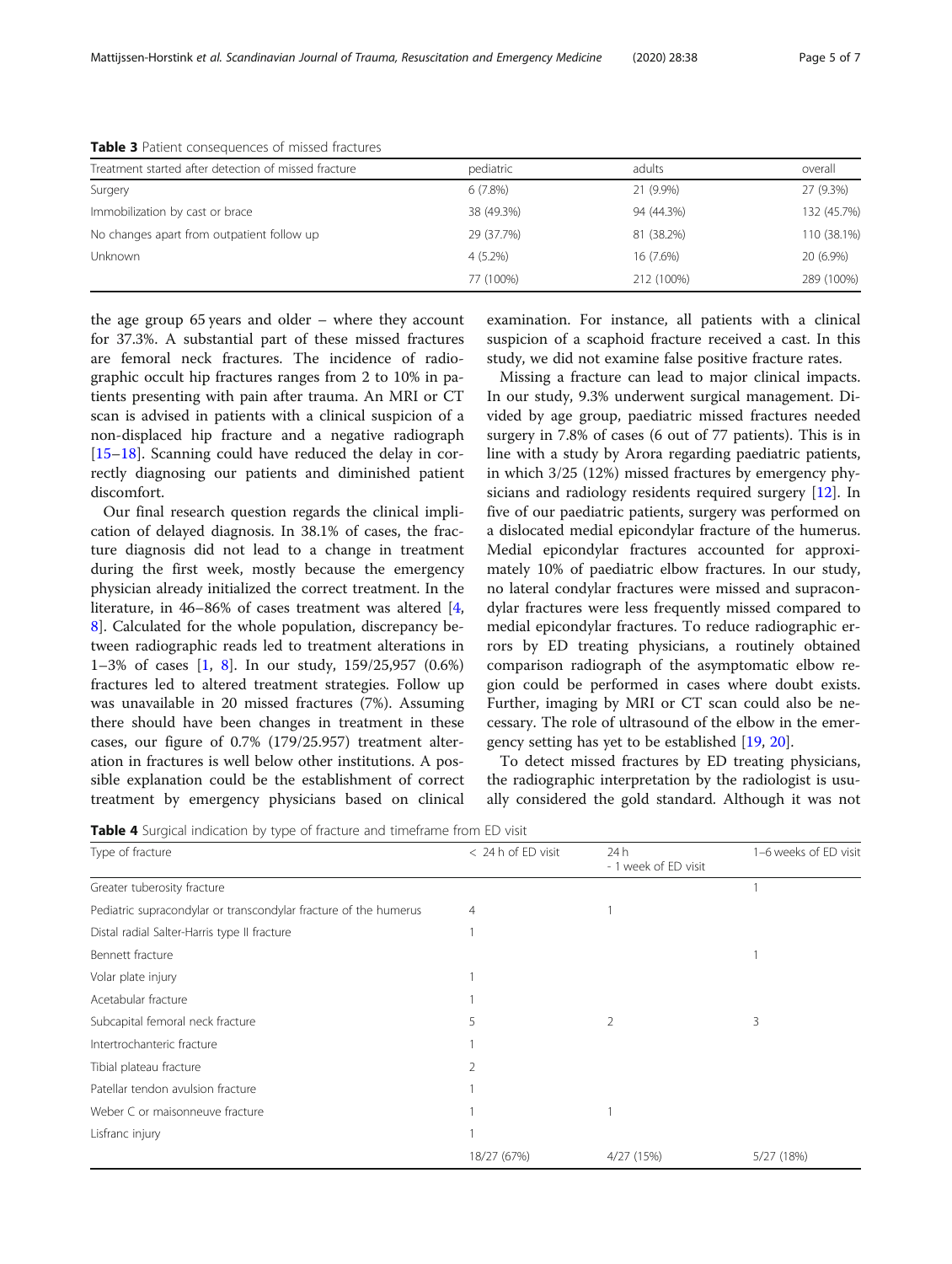<span id="page-5-0"></span>our intention to judge the performance of radiologists, it is striking that 32.5% of our missed fractures were also missed by the attending radiologist. Traditionally, it is expected that the radiologist has superior pattern recognition skills compared with ED treating physicians. Nevertheless, the effect of clinical history on radiological interpretation is massive, and we did not investigate the (frequently brief) history provided to the radiologist by the ED treating physicians [\[21\]](#page-6-0). Overall, 35 fractures (12.1%) were missed by ED treating physicians, radiologists and trauma/orthopaedic surgeons. In 12/35 cases (34%), the fracture was not visible, in retrospect, at the initial radiograph. In 6/35 cases (17%), the missed fracture was the second or third fracture to the patient, pointing out the importance of being aware of satisfaction of search.

There are several limitations to this study. First, we performed a single-centre retrospective analysis of missed fractures in a teaching hospital. Results may not be generalizable to other EDs in the Netherlands, as not all EDs are staffed with emergency physicians 24/7 and there is a great variability in the training level of junior doctors – from just graduated medical school to multiple years of working experience. Furthermore, due to the retrospective character of this study, it was impossible to assess the degree of education of the ED treating physician who initially has read the radiograph. Finally, there are several possibilities for selection bias. Although complication forms are present at the ED and the trauma outpatient clinic, selection bias is possible by not fulfilling all requirements of the forms. Furthermore, we probably underestimate the incidence of missed fractures because of the retrospective character of this study and the possibility of patients going to another hospital. The Netherlands is a densely populated country with multiple hospitals within a 1 hour drive of each other. If a fracture is missed by both emergency physician and radiologist or trauma/orthopaedic surgeon, detection of a missed fracture is only possible if the patient seeks further medical attention, which is unlikely to occur in minor injuries.

# Conclusion

This study shows the importance of an adequate safety net for ED treating physicians when reading radiographs. Adequate training of ED treating physicians is essential in order to increase diagnostic accuracy. Extra attention should be given to reading radiographs during afternoons and evenings, since most fractures were missed in these hours. Finally, we want to emphasise the importance of clinical information entered into the request form for the radiograph, since a lack of clinical information is most likely the cause of many of the fractures missed by our radiologists.

## Abbreviations

ED: Emergency department; SPSS: Statistical Package for Social Sciences; SD: Standard deviation; AM: Ante Meridiem; PM: Post Meridiem;

CT: Computed tomography; MRI: Magnetic resonance imaging

## Acknowledgements

Not applicable.

#### Authors' information (optional)

During the study both JL and GM were emergency physician residents at the Canisius-Wilhelmina Hospital, Nijmegen, the Netherlands. Currently, they are working as emergency physicians at Deventer Ziekenhuis, Deventer, the Netherlands.

## Authors' contributions

Data extraction was performed by both JL (2012–2015) and LM (2016–2017). All data extracted by JL were checked by LM. Data analysis and interpretation was performed by LM, as well as writing the majority of manuscript. WS reviewed the radiographs of fractures which were missed by ED, radiologist and trauma/orthopaedic surgeon. MB was the main project leader. All authors read and approved the final manuscript.

#### Funding

This research did not receive any specific grant from funding agencies in the public, commercial or not-for-profit sectors.

#### Availability of data and materials

The datasets used and/or analysed during the current study are available from the corresponding author on reasonable request.

#### Ethics approval and consent to participate

On behalf of the research ethics committee of the Radboud University Nijmegen Medical Centre I hereby let you know that the abovementioned study doesn't fall within the remit of the Medical Research Involving Human Subjects Act (WMO). Therefore, the study can be carried out (in the Netherlands) without an approval by an accredited research ethics committee. Filenumber CMO: 2019–5569. Prof. Dr. P.N.R. Dekhuijzen, Chairman.

Research Ethics Committee, Radboud University Nijmegen Medical Centre.

#### Consent for publication

Not applicable.

# Competing interests

The authors declare that they have no competing interests.

#### Author details

<sup>1</sup>Department of Emergency Medicine, Radboudumc, Geert Grooteplein Zuid 10, 6525, GA, Nijmegen, The Netherlands. <sup>2</sup>Department of Emergency Medicine, Rijnstate, Arnhem, The Netherlands. <sup>3</sup>Department of Surgery Canisius-Wilhelmina Ziekenhuis, Nijmegen, the Netherlands. <sup>4</sup> Department of Emergency Medicine, Canisius-Wilhelmina Ziekenhuis, Nijmegen, The Netherlands. <sup>5</sup>Department of Surgery, Radboudumc, Nijmegen, The Netherlands. <sup>6</sup>Department of Emergency Medicine, Radboudumc, Nijmegen, The Netherlands.

### Received: 16 September 2019 Accepted: 17 April 2020 Published online: 13 May 2020

#### References

- 1. Guly HR. Diagnostic errors in an accident and emergency department. Emerg Med J. 2001;18(4):263–9.
- 2. Festekjian A, Kwan KY, Chang TP, Lai H, Fahit M, Liberman DB. Radiologic discrepancies in children with special healthcare needs in a pediatric emergency department. Am J Emerg Med. 2018;36(8):1356–62.
- 3. Gergenti L, Olympia RP. Etiology and disposition associated with radiology discrepancies on emergency department patients. Am J Emerg Med. 2019.
- 4. Hallas P, Ellingsen T. Errors in fracture diagnoses in the emergency department--characteristics of patients and diurnal variation. BMC emergency medicine. 2006;6:4.